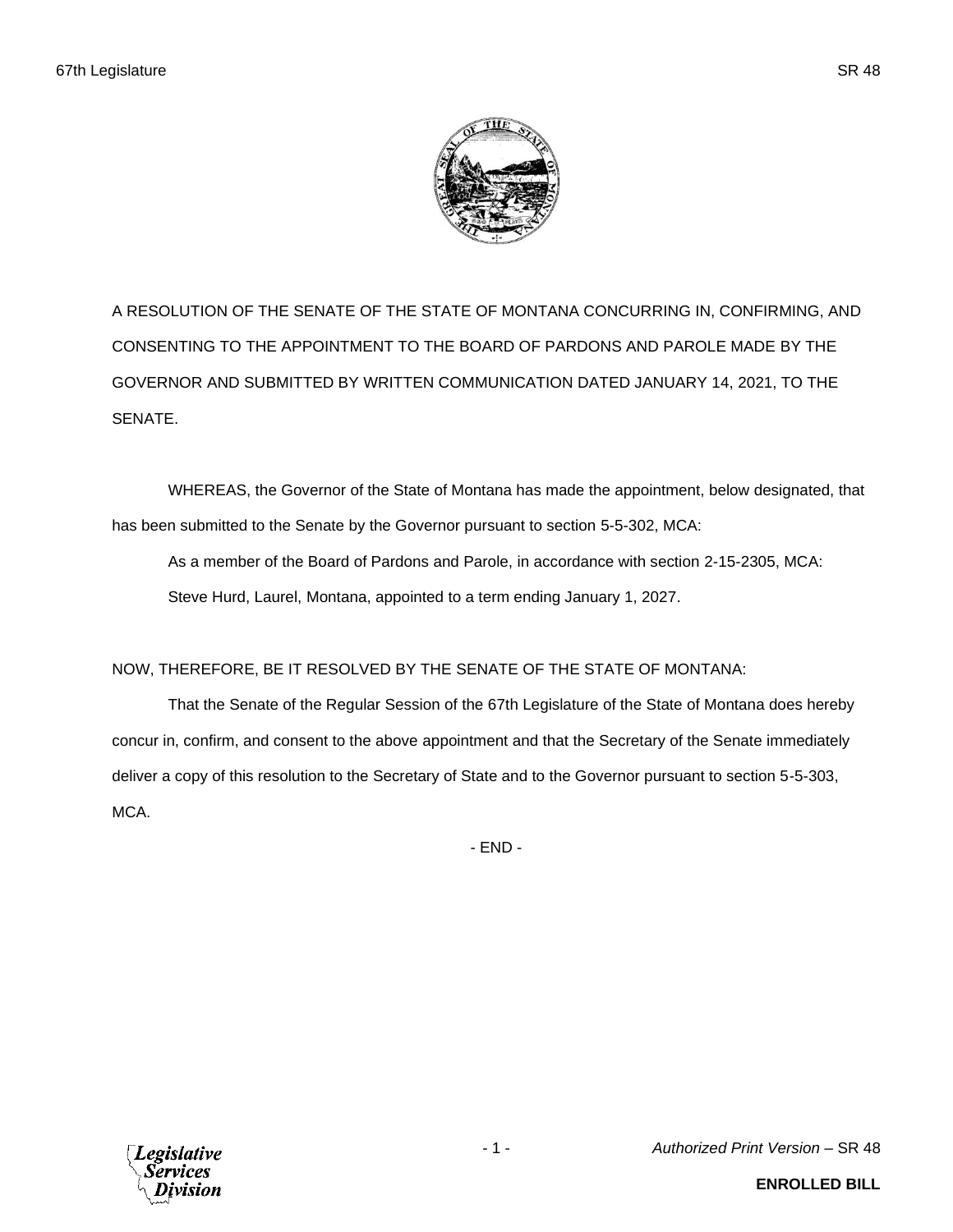I hereby certify that the within bill,

SR 48, originated in the Senate.

Secretary of the Senate

President of the Senate

| Signed this | dav  |
|-------------|------|
|             | 2021 |

\_\_\_\_\_\_\_\_\_\_\_\_\_\_\_\_\_\_\_\_\_\_\_\_\_\_\_\_\_\_\_\_\_\_\_\_\_\_\_\_\_\_\_

\_\_\_\_\_\_\_\_\_\_\_\_\_\_\_\_\_\_\_\_\_\_\_\_\_\_\_\_\_\_\_\_\_\_\_\_\_\_\_\_\_\_\_